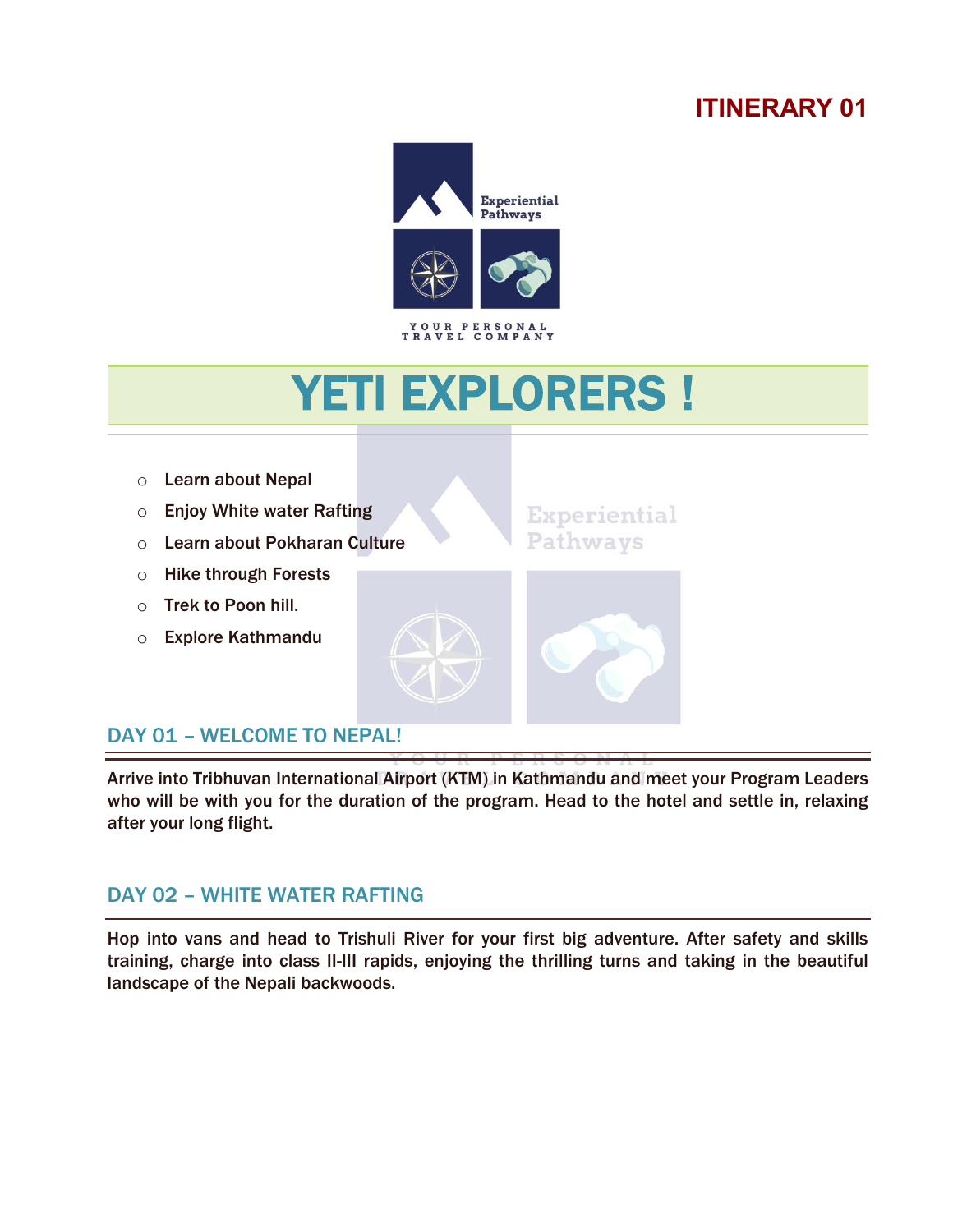#### DAY 03 – HEAD DOWNRIVER AND ROAD TRIP TO POKHARA

Jump back onto the river for your next run through more exhilarating rapids. Dry off and pack up for the road trip to Pokhara, Nepal's second largest city, to explore the culture and get to know the people of Nepal.

## DAY 04 – EXPLORE POKHARA

Explore the Peace Pagoda, stroll around the lakeside, and wander through the markets of the city. This is the best place to buy adventure gear as you prepare for our upcoming trek and optional bungee jumping or zip lining.

## DAY 05 – HIKE FROM NAYAPUL TO HILE

Take a short drive to Nayapul, the starting point for the trek. Start by walking through local villages and then through some steep patches to reach the town of Hile. Once you arrive, explore the nearby villages and get to know the locals.

#### DAY 06 – TREK THROUGH THE RHODODENDRON FORESTS

Start your hike today with a steep ascent to Ulleri for your first view of the Himalayas! Continue through Asia's biggest rhododendron forests. After a full-day hike to the town of Ghorepani.

## DAY 07 – CLIMB POON HILL

Wake before dawn for an early climb to the summit of Poon Hill, which stands at 3200 meters. Watch the sun rise and take in the views of the highest mountain range on Earth. After breakfast, follow a long ridge through rhododendron forests to the town of Deurali.

#### DAY 08 – CONTINUE EXPLORING POKHARA

Trek back to Nayapul, your original starting point, and drive to Pokhara. Explore the city to buy local, handmade gifts for your friends and family.

#### DAY 09 – ENJOY THE LAST NIGHT IN KATHMANDU

Arrive in Kathmandu and take some time in the city to explore the shops and markets.